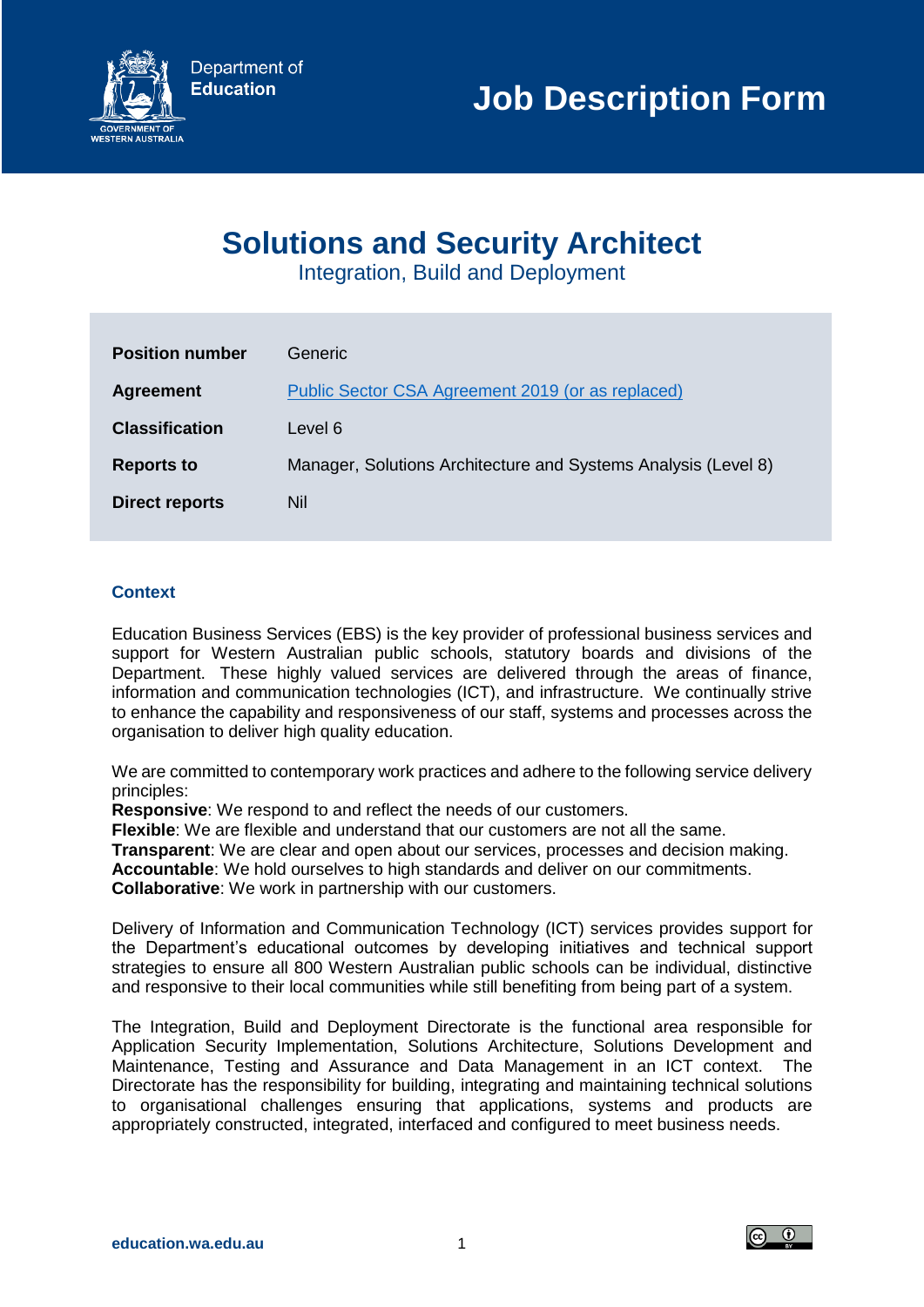Solutions and Security Architects ensure alignment to Enterprise Solution Architecture and Security standards with respect to systems and data management. This establishes a hierarchy of compliance to agreed standards.

Visit [education.wa.edu.au](file:///C:/Users/E2023844/AppData/Local/Hewlett-Packard/HP%20TRIM/TEMP/HPTRIM.7112/education.wa.edu.au) to find out more information about the Department of Education.

# **Key responsibilities**

#### **Specialist Services**

- Contribute to the development and implementation of architectures, policies, practices and procedures that manage the full data lifecycle.
- Contribute to appropriate, evidenced, security testing as part of the activities to the scale and scope applicable or explicitly specified in ICT policy or standards.
- Contribute to change management processes across ICT to ensure the management and minimisation of risk.
- Actively enhance the Enterprise Architecture Repository and associated artefacts through ongoing use in the development of solution designs and specific feedback to Enterprise Architects.
- Ensure that any change to customer interaction or experience arising from security changes is minimised where possible and a communications plan is created.
- Investigate, analyse and manage complex issues, policies and practices associated with Department projects and programs in order to identify and alleviate potential problems and to develop appropriate solutions.

#### **Branch Support**

- Ensure that systems and data requirements developed in the ICT Governance and Planning Directorate are translated into the appropriate architecture (in accordance with the Enterprise Architecture) for that solution.
- Ensure effective data security management (in accordance with Enterprise Security) of ICT developments, interfaces, application specific configurations, integrations and implementation.
- Ensure that statutory, regulatory, whole of government and organisational security policy requirements are followed, understood, documented, disseminated and appropriately implemented.
- Research and analyse new technology opportunities and makes recommendations to the Manager.
- Contribute to a work environment that is safe, fosters equity and diversity, enables the achievement of personal and EBS goals and facilitates accomplishment of designated roles and deliverables.
- Participate in performance management activities to ensure development meets personal goals and business needs.
- Contribute to change management projects relevant to the Branch.

#### **Client and Stakeholder Liaison**

- Provide advice to the Manager and Senior Managers in relation to ICT solutions architecture, information security implementation and data management.
- Build strategic alliances with customers, stakeholders, interest groups and across EBS to enable development, acceptability and achievement of designated outcomes and to promote service capabilities.
- Represent ICT, as required, on Department and across Government committees and working parties.